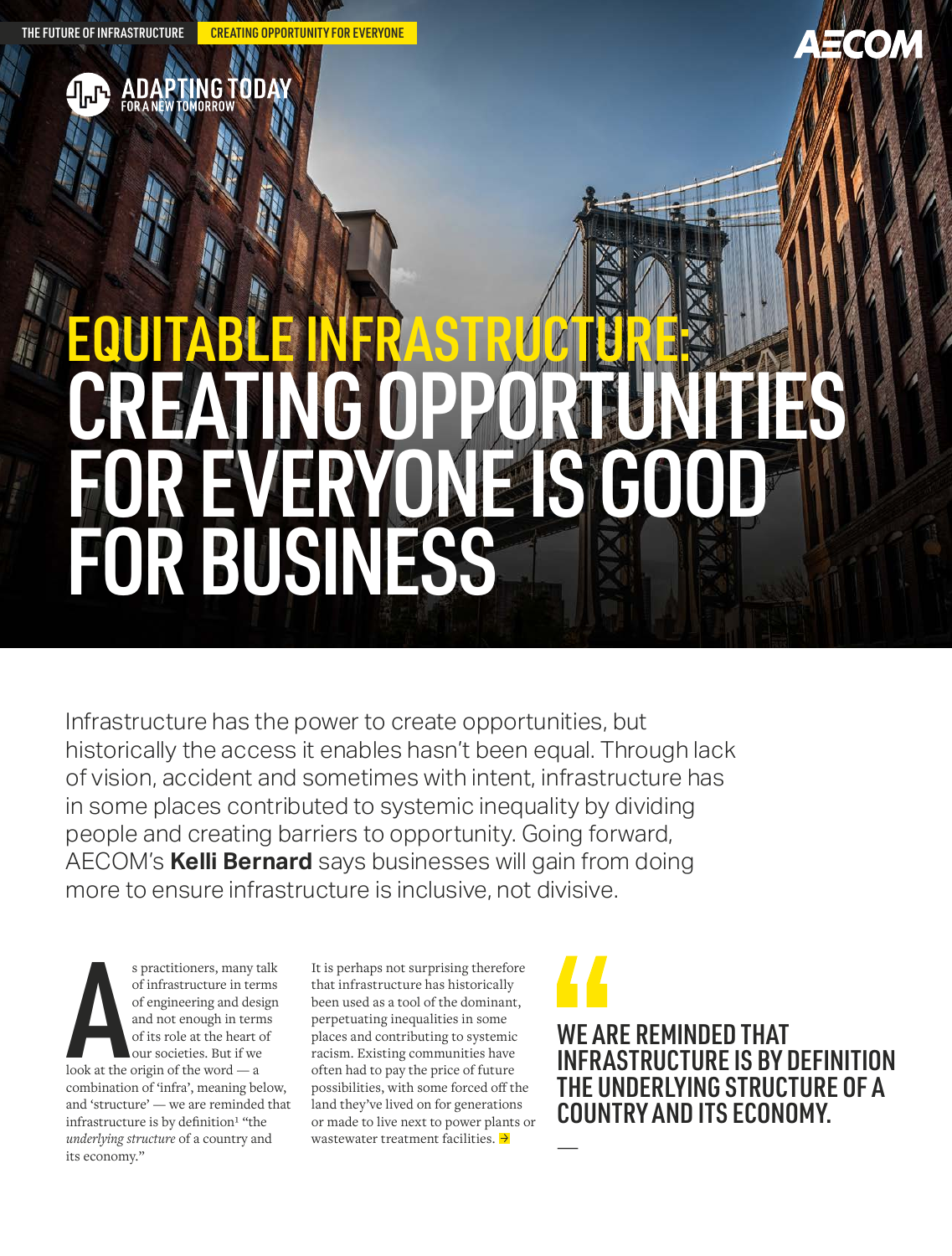THE FUTURE OF INFRASTRUCTURE **CREATING OPPORTUNITY FOR EVERYONE** 

## WHEN DESIGNED IN THE INTERESTS OF THE GREATER GOOD — AND THAT INCLUDES BUSINESS — INFRASTRUCTURE HAS THE ABILITY TO TRANSFORM, CONNECT, EMPOWER AND IMPROVE COMMUNITIES.

When large infrastructure is built through or in poor neighborhoods, the negative impacts can be long lasting for communities whose quality of life is impacted and/or who are cut off from economic opportunities and each other. Lack of sufficient infrastructure is also holding back communities, for example those forced to live with poor drinking water or internet access. The coronavirus pandemic has exposed the impacts of these racial disparities which help explain why Black people face higher risks<sup>2</sup> and access to coronavirus testing<sup>3</sup> may depend on where you live.

It doesn't need to be this way. When designed in the interests of the greater good — and that includes business — infrastructure has the ability to transform, connect, empower and improve communities. As I discussed with fellow panelists at the United for Infrastructure conference last week<sup>4</sup>, our freeways, bridges, housing (re)developments, power plants, water treatment facilities, and ports can all be tools to overcome some of the fundamental inequalities and inequities of the past. As practitioners we know what needs to be done.

The recent #BlackLivesMatter protests have prompted reflection globally about how to counter the systemic racism that exists in our society. In the corporate sector there is a growing recognition that government regulations haven't been enough and the onus is on business to do more.

The infrastructure industry is no different. We need to encourage a more diverse talent pool and leadership, but we also need to think about the impact of the structures that we build. From active attempts by some urban and transportation planners to keep communities apart to systemic challenges around poverty and the lack of access to jobs and education, clean water and the internet, there is much the infrastructure industry needs to learn and address to overcome fundamental inequities across our societies.

This is already starting to happen. In the American city of Atlanta, an abandoned railroad track turned pedestrian path is connecting communities and erasing a redline that once separated them.

IN THE CORPORATE SECTOR THERE IS A GROWING **RECOGNITION GOVERNMENT REGULATIONS** HAVEN'T BEEN ENOUGH — AND THE ONUS IS ON BUSINESS TO DO MORE.

—

In Los Angeles, a 15.2-mile metro transit system extending from downtown Los Angeles to Santa Monica is connecting underserved communities and people to job- rich centers on the west side. And in Phoenix, Arizona, a 5.5 mile transit system linking South Central to Downtown was accompanied by a workforce and educational program to provide opportunities for those most impacted by the project.

What connects these projects? Each one delivers "social impact" dividends and addresses pressing challenges that extend value beyond the more traditional economic benchmarks guiding most infrastructure investment today. If the #BlackLivesMatter movement and the coronavirus crisis prompt a re-appraisal of societal concerns — as we think they will — it is likely that racial equity and social needs will rank higher when it comes to making the business case in future, as we think they should.  $\rightarrow$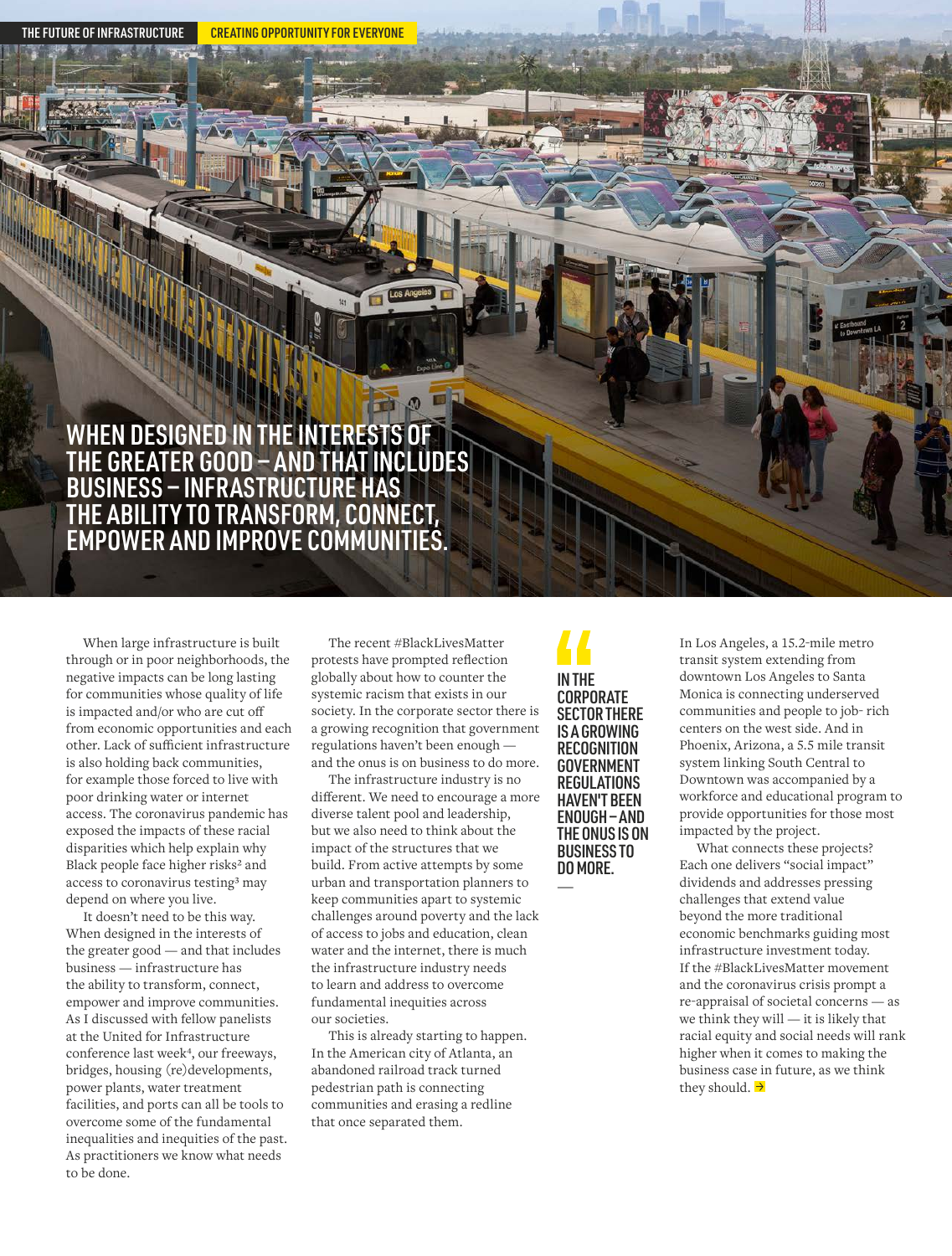THERE IS A LOT OF DISTRUST IN COMMUNITIES WHO **HAVE TRADITIONA** 

BEEN IGNORED, SO TO GET COMMUNITY ENGAGEMENT, YOU NEED TO CONVINCE PEOPLE THEY WILL HAVE AN IMPACT — AND FOLLOW THROUGH.

 $\frac{1}{\sqrt{2}}$ 

To create equitable infrastructure which offers opportunities for all, we need processes that are inclusive and affirming. That isn't always the case.

Here we set out five considerations that we think equitable infrastructure practitioners should take on board.

#### **1/ Participatory decision-making**

Impacted communities need to be engaged and listened to from the outset. Consultation needs to start before decisions have been taken, otherwise it looks at best like a problem-solving exercise — what should we do about those people who have to live next to the power station? — or at worst like a tick-box exercise. It can also be in the interest of business, who have a much better picture of the risk-benefit analysis when it comes to making the case for funding.

#### **2/ Authenticity**

There is a lot of distrust in communities who have traditionally been ignored, so to get community engagement, you need to convince people they will have an impact and follow through. This is best achieved though in-person contact and outreach, engaging with community leaders and convincing them their concerns will be taken seriously.

#### **3/ Diversity of decision making**

To ensure racial inequity is not built into the system, it matters who is at the table. We could learn from AECOM's Office of Native Sovereign and Tribal Relations, which focuses on improving the quality of AECOM products and services for clients with projects that involve engagement with American Indian tribes, Native Alaskan villages, or Hawaiian communities. The office invites indigenous people to be part of the process as partners, not stakeholders. Partners have a say in what is happening, whereas stakeholders are parties whose interests may or may not be taken into account.

The need for diversity should be reflected through the supply chain, and efforts should also be made to engage and employ local businesses in the process.

#### **4) Social benefit**

We need to change the way we make the case for infrastructure investment to look at true costs and benefits — social, environmental as well as economic. It might make economic sense to site a power station in a poor community where the land is cheaper, but socially the costs might be unacceptable. Equally, the social benefits of connecting a poorer community with economic opportunities in a richer part of town should be valued at least as much as the uplift in property values.

#### **5) Legacy**

Once a project is delivered, oftentimes those who've delivered it step away. This arrangement means the designers of a project aren't as invested in its outcomes as they could be. Perhaps for this reason, diversity considerations sometimes fall down the priority list after a bid is won. To change this mentality, we should change the way contracts are awarded to ensure a greater investment in outcomes for the affected communities.  $\rightarrow$